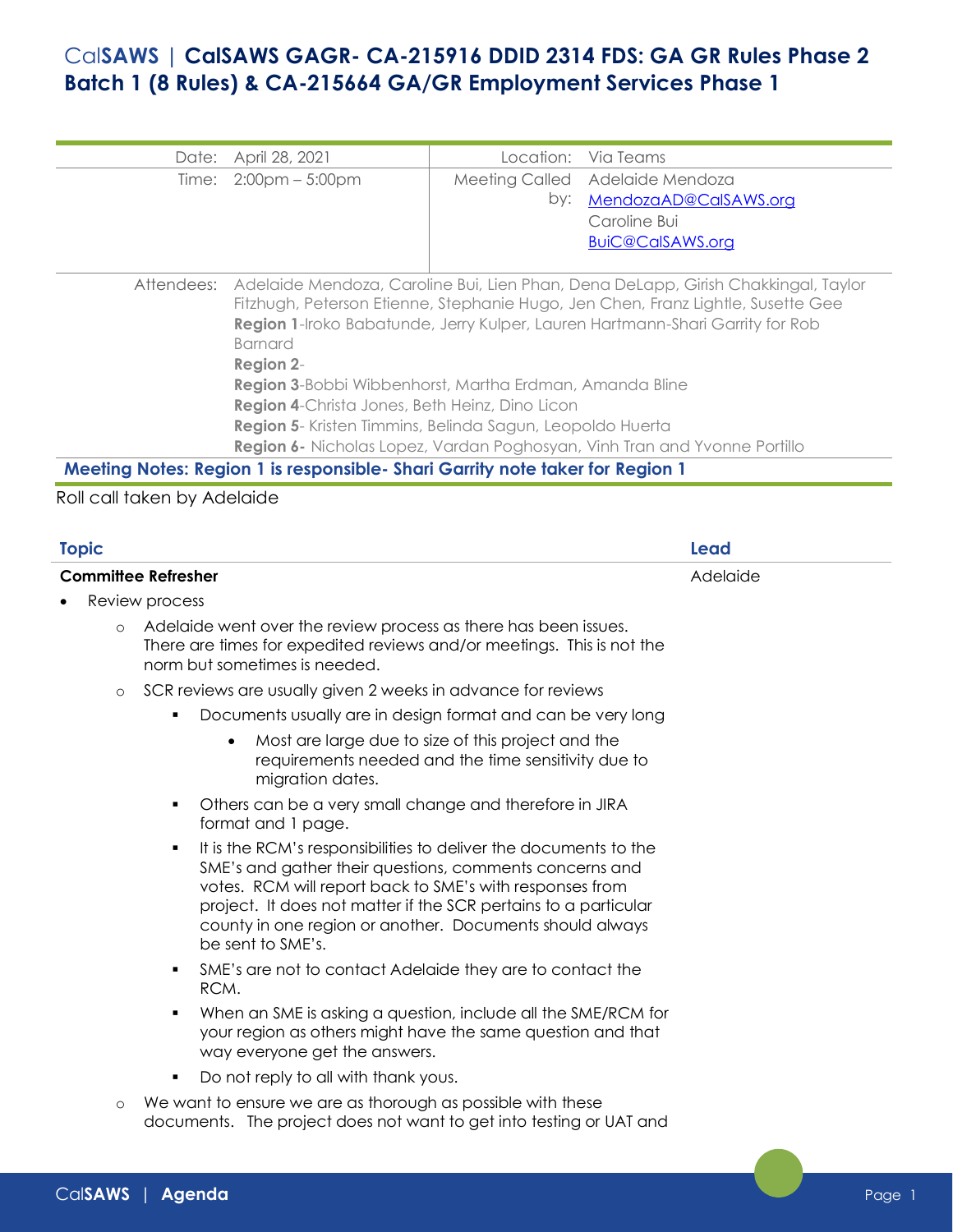**Review** 

## **CA-215916 DDID 2314 FDS: GA GR Rules Phase 2 Batch 1 (8 Rules) - Income Rules and corresponding NOA Reasons**

o Taylor Fitzhugh, Jennifer, Stephanie went through the SCR

CalSAWS is mimicking that of CalWIN

that is missing what is the process?

■ Contra Costa shared concerns for Chass fields- it was clarified and shown in CalWIN screen shot that the functionality in

■ Kristin R5 asked if they need to add a living arrangement type

- o R1-Yes 2 votes
- o R2- Yes 1 votes
- o R3- Yes 1 votes
- 
- o R5- Yes 3 votes
- o R6- Yes 3 votes

o Questions-

- Review This project has not impact to Los Angeles
	- o Taylor Fitzhugh went through the SCR
	- o Questions:

**GA/GR Employment Services Phase 1**

- On the Case Summary Page do counties want the begin date of the program as we currently have in CalWIN?
	- Shari Contra Costa YES
	- Jerry Yes we want it to mirror what we already have and what LA has
	- Mary Ziegler Yes in chat
	- Santa Clara-agree also

**CA-215664**

- Vote
	-
	-
	- o R4- Yes 2 votes
	-
	-

then all kinds of questions arise as these should have been handled during the review process.

• Committee responsibilities

o Do not forward the meeting to non committee members. If forwarded, adelaid gets questions from the projects as to why additional people are on the meeting invite. Only RCM/SME's are allowed.

- o If you want to share information with a non committee member RCM/SME's can share emails but these individuals are not allowed to email Adelaide.
- o Voting- per per region not per county.
- o RCMS are to collect the votes from each county in their region and cast the votes for the region in total.

**Topic Lead**

Taylor, Jen, Peterson, Stephanie